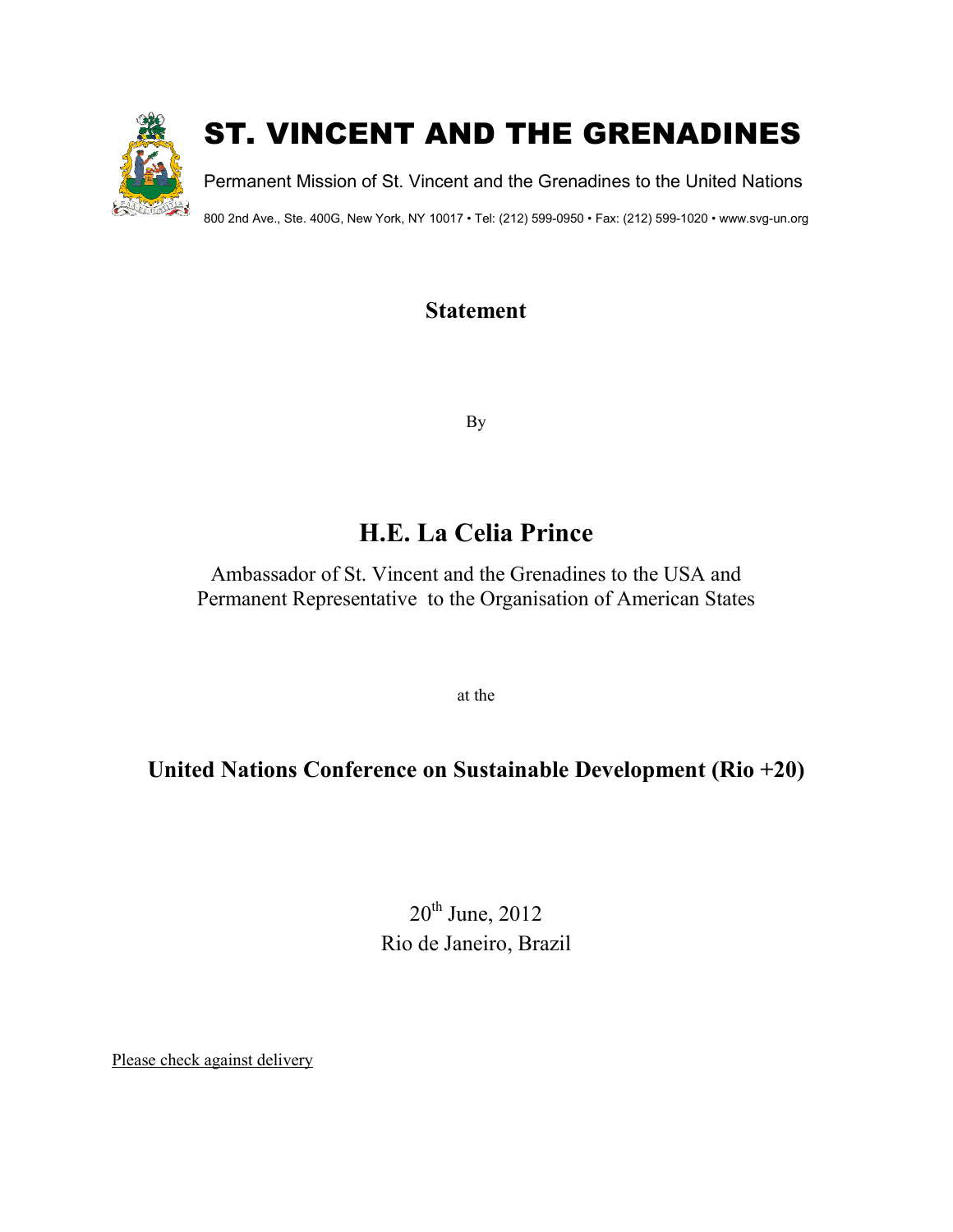Mr. Secretary-General, Mr. President, Excellencies, Distinguished Delegates, Ladies and Gentlemen:

Saint Vincent and the Grenadines is grateful to the government and people of Federative Republic of Brazil for the hospitality, dedication and skill with which they have conducted this crucially important summit. It is our most sincere hope that this summit, like its predecessor two decades ago, will provide the impetus for meaningful action in the furtherance of our shared goal of sustainable development for all peoples.

Ladies and Gentlemen:

At the 1992 Earth Summit in Rio Centro Brazil, in what was indubitably the most endearing speech, 12 year-old Severn Suzuki said:

*"I am here to speak for all generations to come. I am here to speak on behalf of the starving children around the world whose cries go unheard…All this is happening before our eyes and yet we act as if we have all the time we want and all the solutions… I'm only a child yet I know we are all part of a family, five billion strong, in fact, 30 million species strong and we all share the same air, water and soil - borders and governments will never change that… Do not forget why you're attending these conferences, who you're doing this for - we are your own children. You are deciding what kind of world we will grow up in."* 

Twenty years later and an additional two billion people later, we are still acting as if we have all the time in the world to address the concerns of a now-32 year old Severn Suzuki. We act as if nations are not being gradually swallowed by rising and encroaching seas and battered by storms of increasing severity; as if food and fuel crises do not threaten to upend fragile developmental gains; and as if three years of global economic crisis have not called into question the very modes of production, consumption and capital movement that undergird our modern financial architecture. Twenty years later, we still pretend as if we don't breathe the same air and share the same planet. Twenty years later and it seems that we have forgotten the reason for having the Earth Summit in the first place: It is not about giving as little as we can to satisfy a reluctant commitment made, but rather, giving as much as we can to ensure a future for our children.

Ladies and Gentlemen.

Let us be honest with ourselves: After many hours of negotiations, and millions of pages of suggested language, amendments and counterproposals, we have created a document that only a diplomat could love. While those of us with intimate knowledge of the bare-knuckles backroom struggles to achieve consensus of this text will have ample reason to praise our hosts and facilitators, I cannot see the citizens of the world feeling heartened or confident that their leaders have demonstrated the requisite commitment, urgency and ambition to effectively address extreme developmental needs confronting the planet.

Instead, we have produced a lengthy and unwieldy amalgam of disjointed paragraphs in which almost every interest group can claim ownership of some discrete phrase or concept, at the expense of coherence, cohesion, and a genuine sense of political commitment. In other words, we have lost sight of the forest for the trees, and allowed ourselves to let editorial and administrative minutiae distract us from the potential we have in Rio for a potentially epoch-making moment in our shared developmental history.

Nevertheless, by its very nature, there is fertile ground within our Outcome Document for our collective action and elaboration.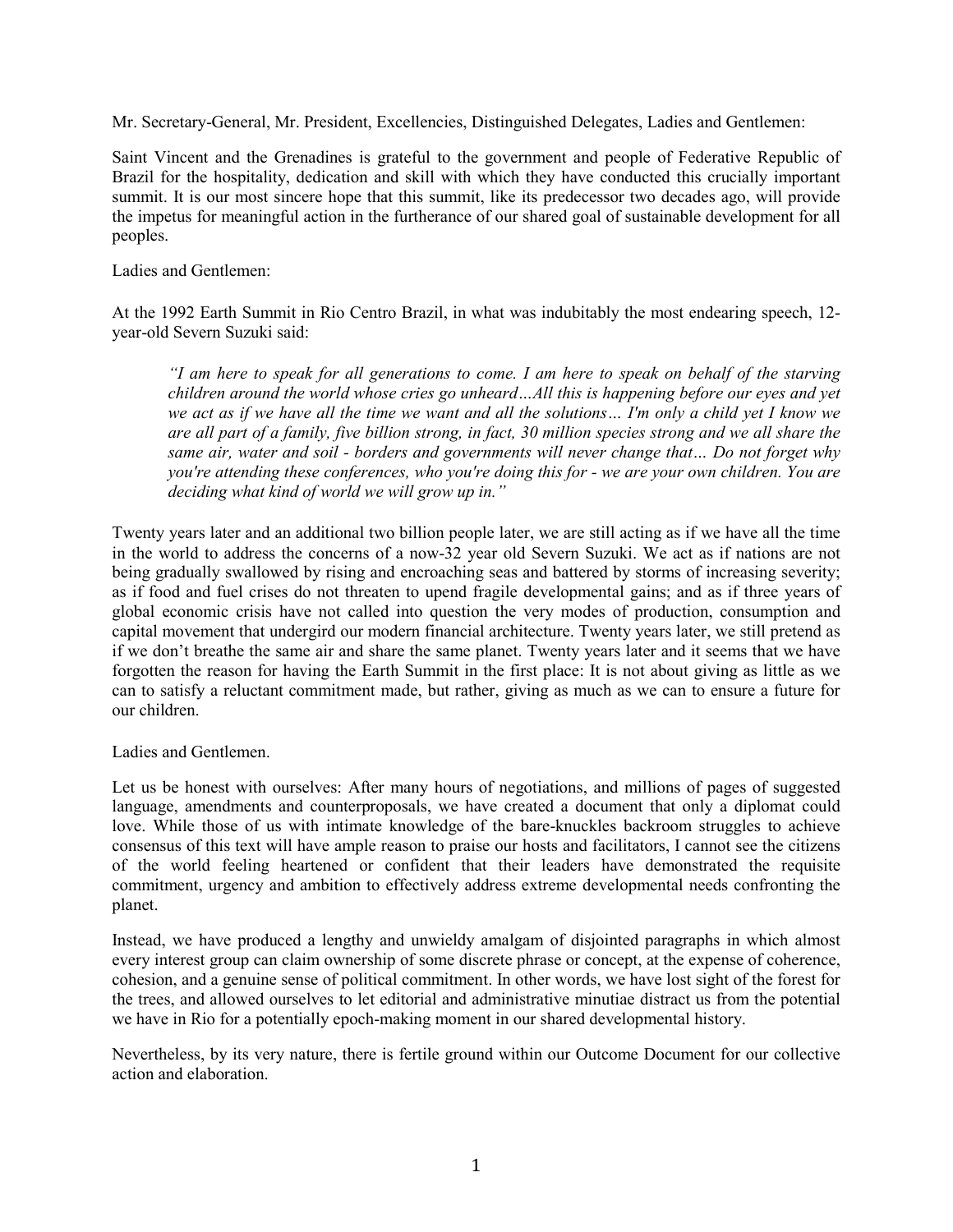As a Small Island Developing State, it is important for Saint Vincent and the Grenadines to reaffirm that SIDS are particularly vulnerable and remain a special case for sustainable development. As such, finance, capacity building and technology transfer are particularly essential for SIDS countries. Saint Vincent and the Grenadines notes that our Rio+20 outcome document contains a rather tepid reaffirmation of previous recognitions regarding the peculiar vulnerabilities of SIDS, and the impact of those vulnerabilities on our development. It is our sincere hope that the Third International Conference on SIDS, which we have collectively committed to host in 2014, will offer an opportunity to move beyond trite repetitions of previously-agreed language and forge instead a specific and action-oriented development framework that caters to the very specific challenges and opportunities inherent in the development of Small Island Developing States.

Despite over 20 references in our Outcome Document, the concept of the so-called "Green Economy" has yet to be defined, and seemingly means all things to all people. Saint Vincent and the Grenadines is nonetheless cautiously optimistic that our apparent collective embrace of green economy principles will lead to the creation of a potentially important addition to our developmental toolbox. However, we caution that these principles cannot be applied in a "one size fits all" manner, nor should they be used to supplant the existing principles and goals of Sustainable Development. Under no circumstances should a subjective application of ill-defined green economy principles be used as a conditionality clause against developing countries or as a justification for the imposition of iniquitous barriers to trade.

Saint Vincent and the Grenadines has prioritised solar, wind, and hydro as significant renewable energy solutions in our own sustainable and low-carbon developmental context. However, as with most developing countries, financing and technology transfer are key to implementation. Unfortunately, both the specific issue of technology transfer and the broader question of how to implement our commitments have not been clearly addressed at this Conference.

Ladies and Gentlemen:

The Under-Secretary General of the United Nations Economic and Social Affairs has said that Rio +20 must be about three things – integration, implementation, and coherence. My delegation would like to submit three additional elements – urgency, ambition, and commitment. These three elements you can see reflected in young Ms. Suzuki's statement, and all three are necessary to the success of our Conference.

### **COMMITMENT**

The mandate of Rio +20 is to achieve renewed political commitments and to fill the implementation gaps. Instead, we fear the dilution of previously-made commitments and a reluctance to make new ones. While the heady commitments of the Earth Summit were made at a time of great optimism and hope for a "peace dividend" that never truly materialised, our current state of multi-year global recession is not an excuse to renege on or delay previous commitments. Indeed, it is the very disintegration of our current economic and financial architecture that demands the immediate honouring of decades-old commitments and the formulation of new and additional partnerships for development in our modern context.

While rich nations have the luxury of esoteric theoretical debates on the relative merits of growth versus austerity, we in the poor, vulnerable and underdeveloped periphery cry out for growth with a clarity and certainty forged through decades of developmental struggle. For us, there is no debate: commitments made must be commitments kept, in a timely and predictable manner.

**Principle 27** of the 1992 Rio Declaration on Environment and Development states "*and people shall cooperate in good faith and in a spirit of partnership in the fulfillment of the principles embodied in this*